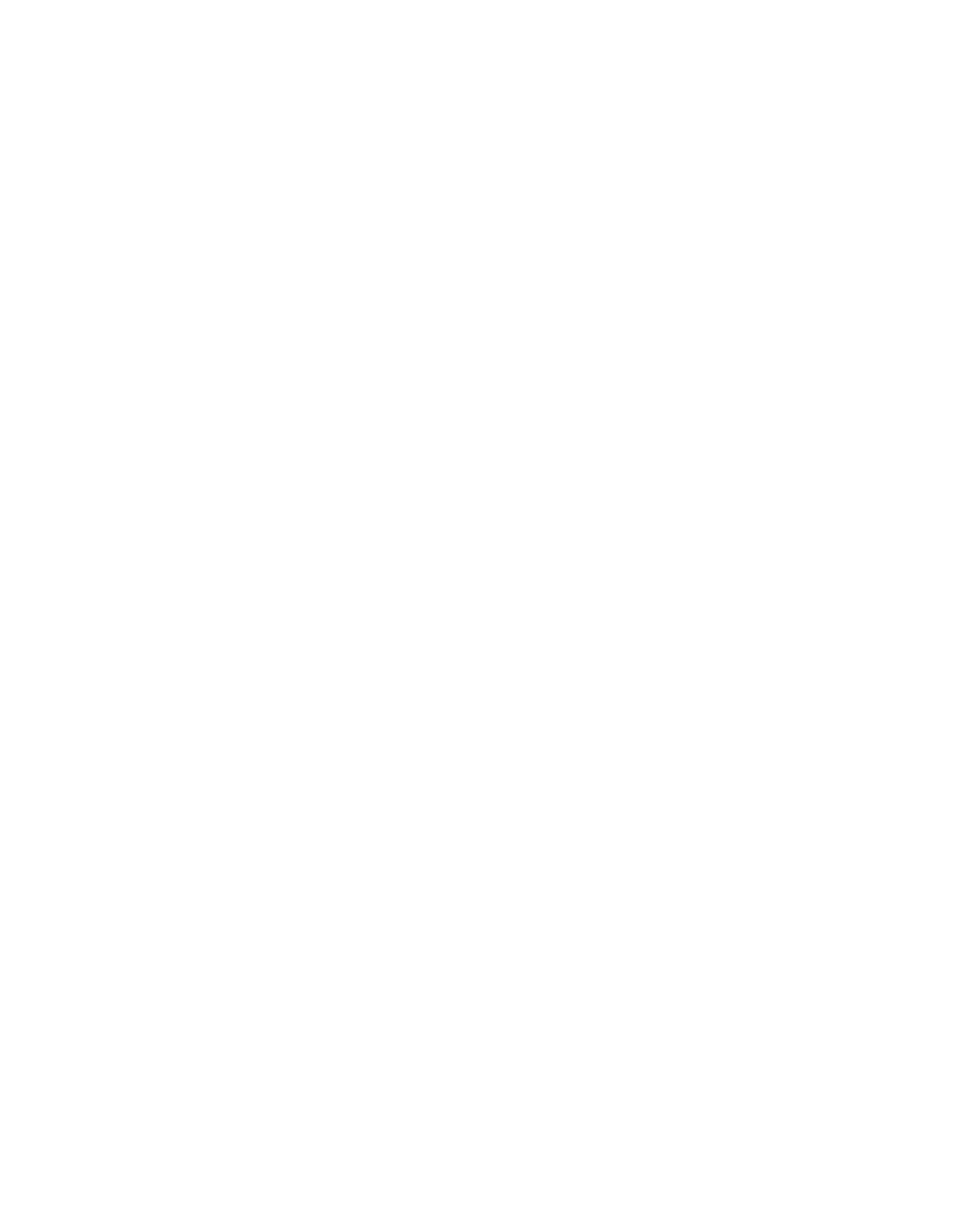| Name of your bank | <b>Branch or address</b> | <b>Account Number</b> | Type of Acct $ $ |
|-------------------|--------------------------|-----------------------|------------------|
|                   |                          |                       |                  |
|                   |                          |                       |                  |
|                   |                          |                       |                  |
|                   |                          |                       |                  |
|                   |                          |                       |                  |

### Please list ALL of your financial obligations below.

| <b>Name of Creditor</b> | . .<br>$\sim$<br><b>Address</b> | <b>Phone Number</b> | <b>Monthly Pmt.</b><br>Amt. |
|-------------------------|---------------------------------|---------------------|-----------------------------|
|                         |                                 |                     |                             |
|                         |                                 |                     |                             |
|                         |                                 |                     |                             |
|                         |                                 |                     |                             |
|                         |                                 |                     |                             |
|                         |                                 |                     |                             |

| In case of emergency, notify: | Address: Street, City, State, Zip | Relationship | <b>Phone</b> |
|-------------------------------|-----------------------------------|--------------|--------------|
|                               |                                   |              |              |
|                               |                                   |              |              |
| 12.                           |                                   |              |              |
|                               |                                   |              |              |

| <b>Personal References:</b> | Address: Street, City, State, Zip | Length of<br>Acquaintance | Occupation | <b>Phone</b> |
|-----------------------------|-----------------------------------|---------------------------|------------|--------------|
|                             |                                   |                           |            |              |
| $\mathsf{I2}.$              |                                   |                           |            |              |

| Automobile: Make:<br><u> 1980 - Jan Barbara Barbara, manazarta </u> | Model: | Year: | License #: |
|---------------------------------------------------------------------|--------|-------|------------|
|                                                                     |        |       |            |
| Automobile: Make:                                                   | Model: | Year: | License #: |
|                                                                     |        |       |            |
| Other motor vehicles:                                               |        |       |            |
|                                                                     |        |       |            |



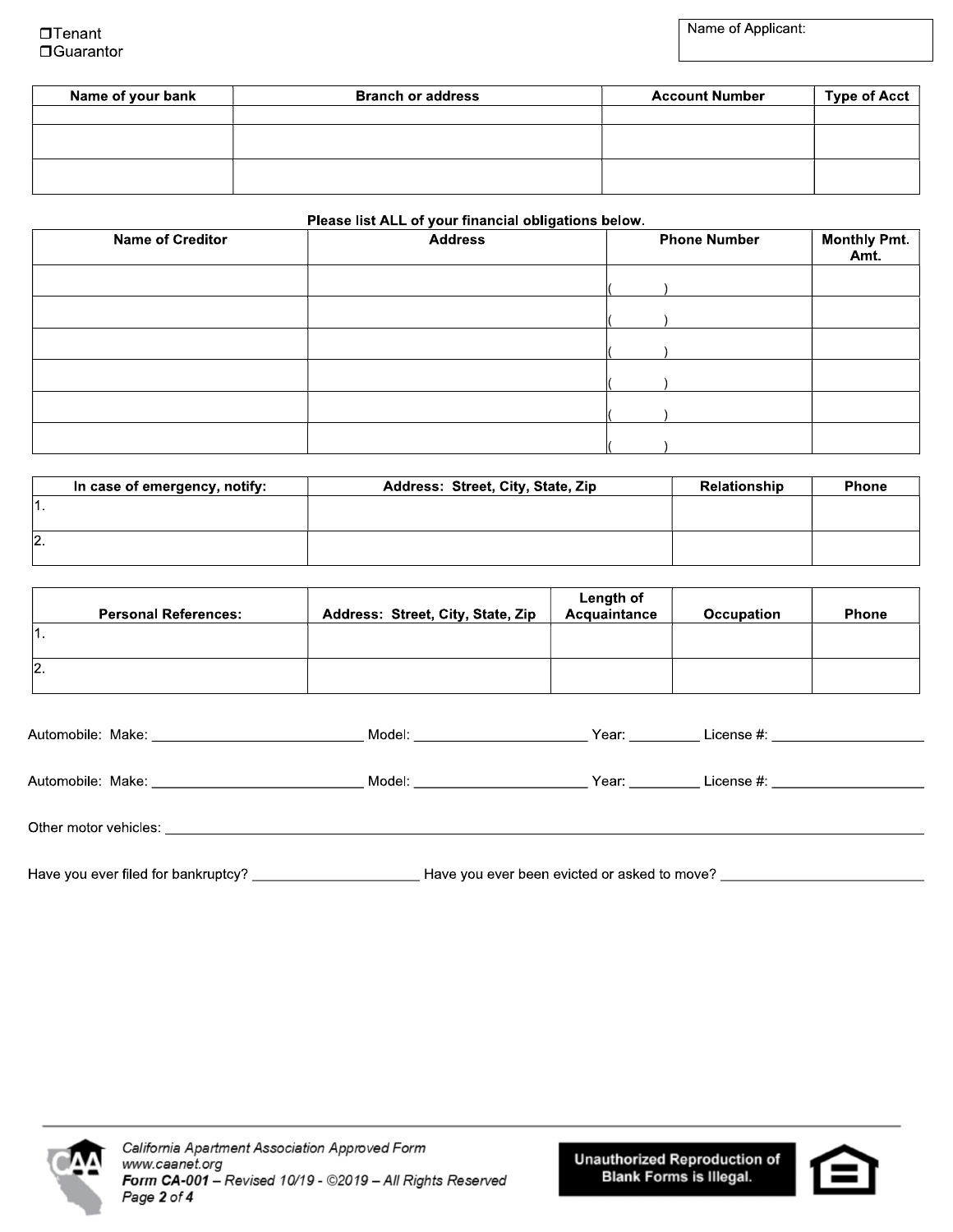23.00

12.00

35.00

### NOTICE REGARDING CALIFORNIA INVESTIGATIVE CONSUMER REPORTING AGENCIES ACT

 $\Box$  Landlord does not intend to request an investigative consumer report regarding the Applicant.

Unless the box above is checked, Landlord intends to request an investigative consumer report regarding the Applicant's character, general reputation, personal characteristics, and mode of living. Under Section 1786.22 of the California Civil Code, the files maintained on you by the investigative consumer agency shall be made available to you during business hours and on reasonable notice, provided you furnish proper identification, as follows: (1) You may appear at the investigative consumer reporting agency identified below in person, (2) you may make a written request for copies to be sent by certified mail to a specified addressee, or (3) you may make a written request for a summary of the file to be provided over the telephone. The agency may charge a fee, not to exceed the actual duplication costs, if you request a copy of your file. The agency is required to have personnel available to explain your file to you, and the agency must explain to you any coded information appearing in your file. If you appear in person, a person of your choice may accompany you, provided that this person furnishes proper identification. If you are accompanied by a person of your choosing, the agency may require you to furnish a written statement granting permission to the investigative consumer reporting agency to discuss your file in the other person's presence. The agency that will prepare the report(s) identified in this section is listed below:

### **Application Research Inc.**

**Name of Agency** 

## 23801 Calabasas RD STE 1022 Calabasas, CA 91302

### **Address of Agency**

If you would like a copy of the report(s) that is/are prepared, please check the box below:

 $\Box$  I would like to receive a copy of the report(s) that is/are prepared

If the box above is checked, Landlord agrees to send the report to Applicant within three (3) business days of the date the report is provided to Landlord. Landlord may contract with another entity to send a copy of the report.

Applicant represents that all the above statements are true and correct, authorizes verification of the above items, and agrees to furnish additional credit references upon request. Applicant authorizes Landlord to obtain reports that may include credit reports, unlawful detainer (eviction) reports, bad check searches, social security number verification, fraud warnings, previous tenant history and employment history. Applicant consents to allow Landlord to disclose tenancy information to previous or subsequent Landlords.

Landlord will require a payment of  $\frac{$35.00}{\ldots}$ , which is to be used to screen Applicant.

The amount charged is itemized as follows:

2. Cost to obtain, process and verify screening information (may include staff time and other soft costs)

1. Actual cost of credit report, unlawful detainer (eviction) search, and/or other screening reports

3. Total fee charged

The undersigned Applicant is applying to rent the premises designated as:

Apt. No. Located at the contract of the contract of the contract of the contract of the contract of the contract of the contract of the contract of the contract of the contract of the contract of the contract of the contra

The rent for which is \$ \_\_\_\_\_\_\_\_\_\_\_ per \_\_\_\_\_\_\_\_\_\_\_\_. Upon approval of this application, and execution of a rental/lease agreement, the

applicant shall pay all sums due, including required security deposit of \$

**Date** 

**Applicant (signature required)**